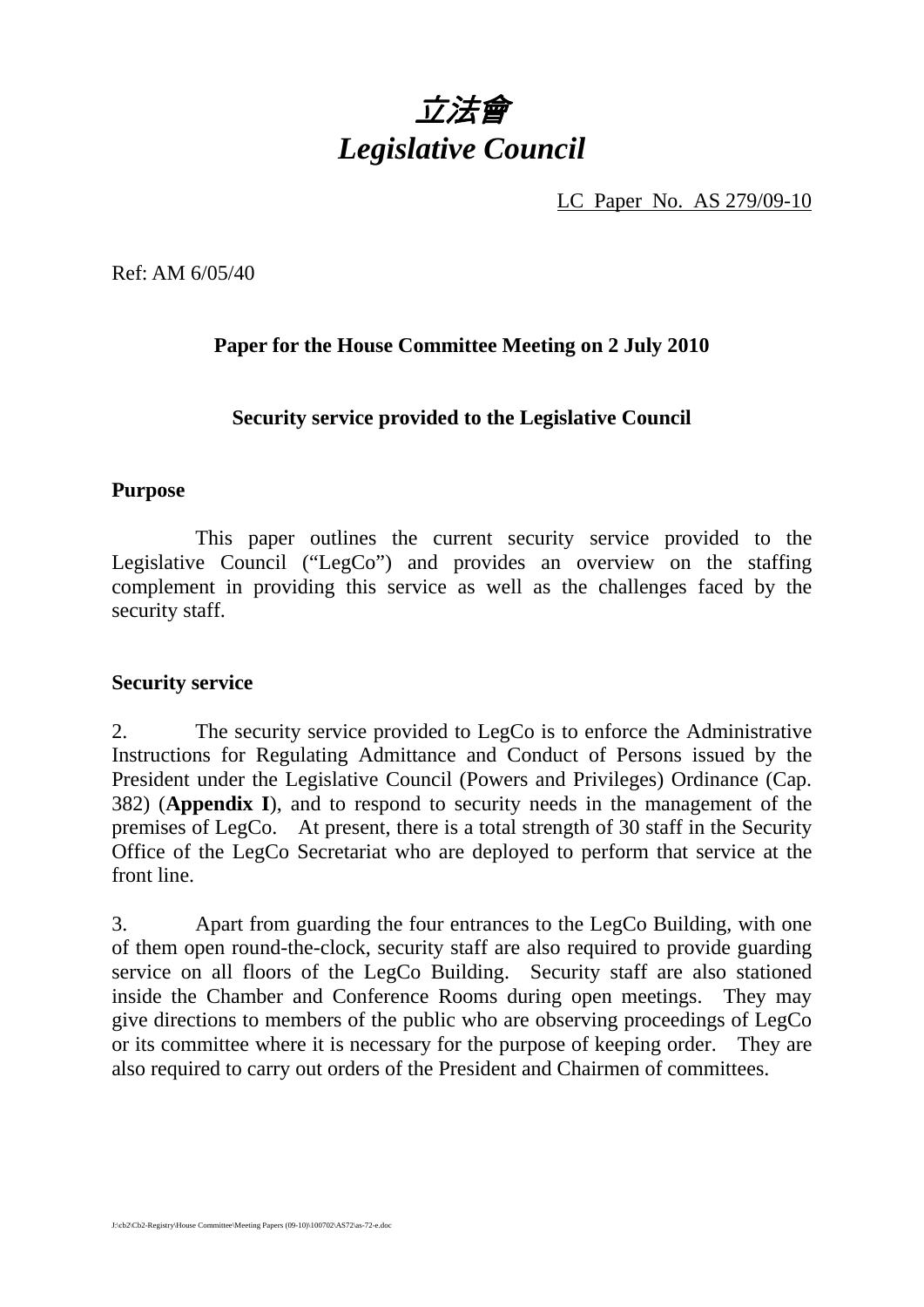$- 2 - -$ 

## **Establishment of the Security Office**

4. The Security Office is headed by a Security Officer ("SO"). The SO plans and co-ordinates all security measures and operations of the LegCo Building, and provides supervision and training to the security team. Security staff are full-time staff of the Secretariat and most of them have at least 10 years' experience in a disciplinary force within the Civil Service before their first appointment to the Secretariat.

5. Security service for the LegCo Building is provided round-the-clock. Security staff are scheduled to work in three 8.5-hour shifts in manning the LegCo Building. They control access to the LegCo Building and the carpark area, and provide guarding services at the offices of the Complaints Division in Citibank Tower during office hours, including crowd control duties where petitioning activities are being held outside the LegCo Building. Separately, a separate security team is deployed for duties inside the Chamber and conference rooms. They are required to carry out orders given by the President and committee chairmen, and to provide guarding service at the entrances to meeting venues.

6. In addition to the security staff, four clerical staff are engaged to man the reception counters at the four entrances of the LegCo Building. Their responsibilities include the handling of public enquiries, reservation of seats in the public galleries, receiving visitors and issuing entry passes to visitors.

7. Following the incident at which a man slashed himself with a cutter in the public gallery during the Council meeting held on 10 June 2009, a door-frame metal detector was installed and contract security guards are engaged to check all members of the public who enter the LegCo Building to observe meetings of the Council or its committees. On occasions, if circumstances so warrant, additional contract security guards are engaged to supplement the staffing complement of the Security Office. For example, for the Council meeting of 23 June 2010, a total of 10 contract security guards were engaged to strengthen the security support inside the LegCo Building.

## **Latest challenges faced by the Security Office**

8. We notice that in recent years, the increase in the level of public participation, and the changes in the form of demonstration activities undertaken by members of the public as well as Members' behaviour at meetings have presented much heavier demand on the security service provided by security staff. In the past 13 months, six security staff were injured on duty on seven occasions. Four of them are still receiving treatment. This further confirms the urgent need to make corresponding changes in security tactics, strategies, deployment and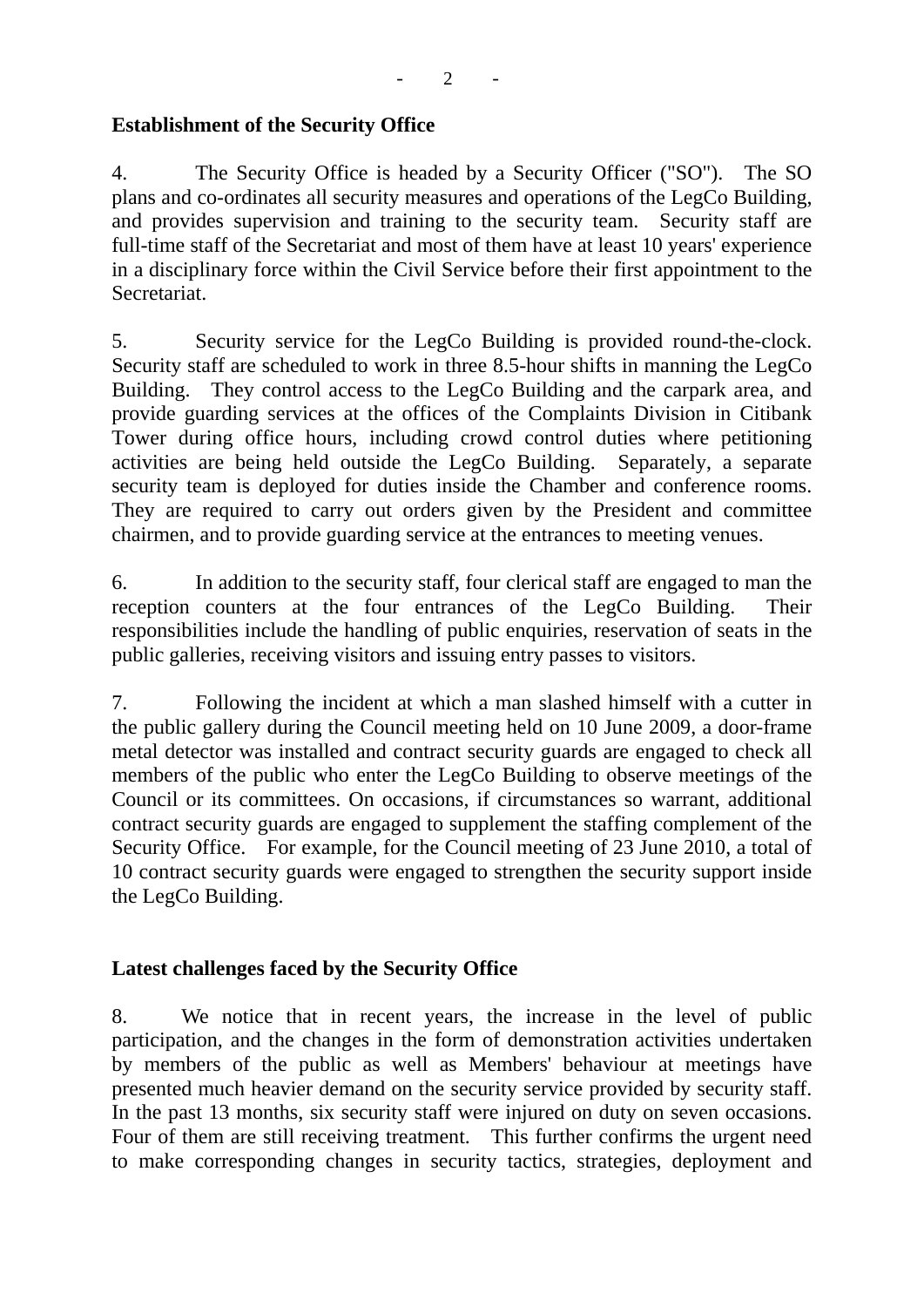training of security staff so as to provide a professional and well equipped team to ensure safety of users of the LegCo premises and to maintain order in the precincts of the Chamber.

9. A comprehensive review is being carried out with the assistance of the professional security consultant in the Security Bureau. The review covers an assessment of the security risks in the new LegCo Complex at Tamar and proposals to strengthen the command structure and establishment of the Security Office so as to deal with the challenges ahead. In the meantime, the Secretariat has also reviewed the training needs of the security staff to ensure that they are able to take prompt and effective actions to deal with possible scenarios that may happen at various locations within the LegCo Building, and the carpark. A proposal on the staffing requirement of the Security Office to be incorporated in the Resource Allocation Exercise 2010 for seeking additional funding in the 2011-2012 financial year will be submitted to The Legislative Council Commission ("the Commission") for its discussion on 12 July 2010.

# **Employees' benefits**

10. We notice that Members are concerned about the insurance coverage and medical benefits currently available to staff. Details are set out below.

## Employees' Compensation Insurance

11. Under the Employees' Compensation Ordinance (Cap. 282) ("the ECO"), it is compulsory for an employer (including the Commission) to maintain an Employees' Compensation Insurance Policy ("the EC Policy") with an authorized insurer to cover his full liabilities both under the ECO and at common law.

12. The EC Policy covers the legal liability of an employer which relates to death or bodily injury by accident or disease sustained by an employee arising out of and in the course of the employee's employment. All Secretariat staff are "employees" of the Commission for the purposes of the ECO and the EC Policy.

13. The EC Policy provides indemnity in respect of compensation and damages, the claimant's legal costs and expenses, as well as the Commission's own costs and expenses incurred with the insurer's written consent. The current policy limit of indemnity in respect of claims relating to any one event is HK\$ 400 million inclusive of all costs and expenses. The insurer is entitled to take over and conduct in the Commission's name the defence or settlement of any claim or proceedings against the Commission.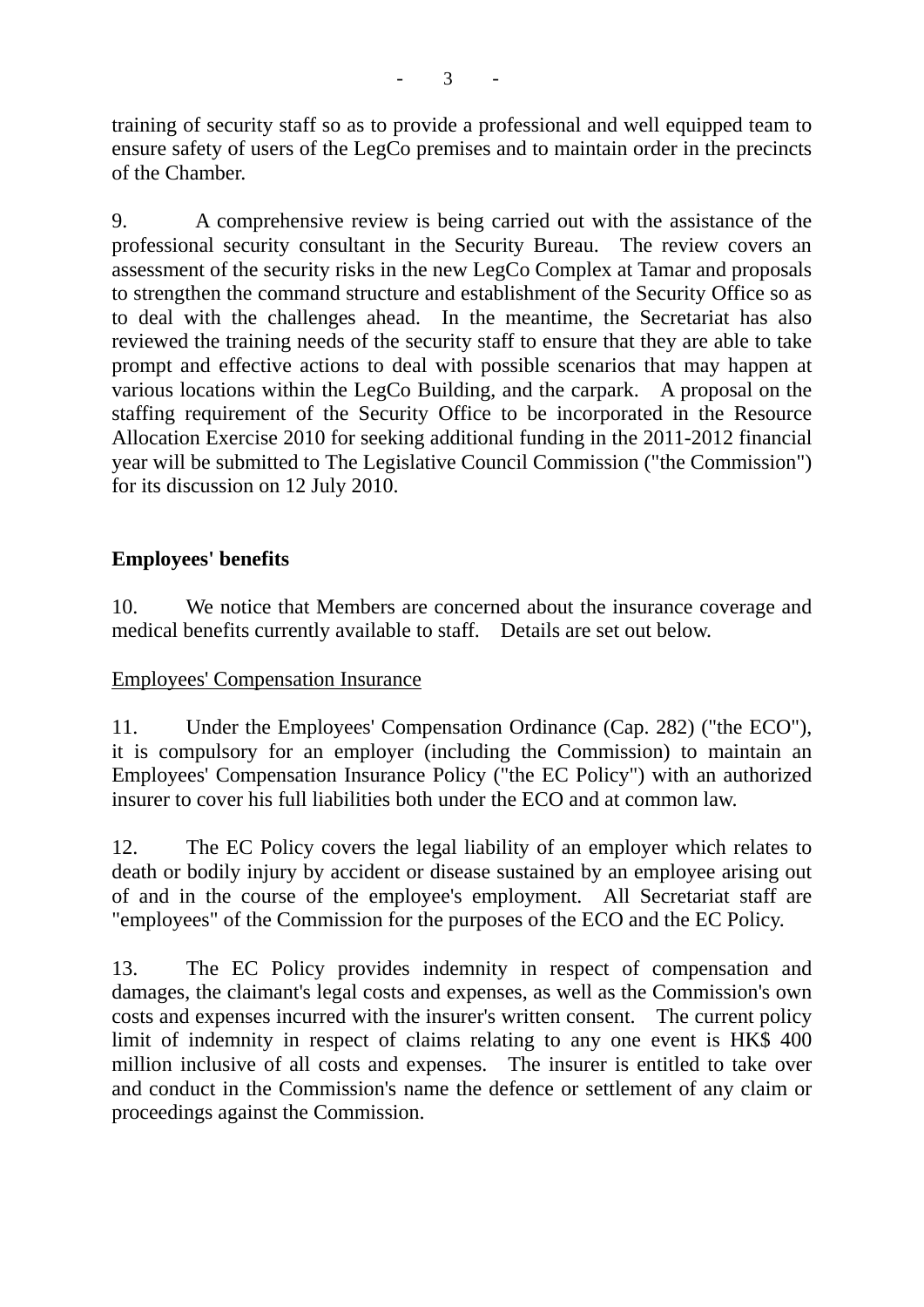Medical schemes currently available to the Secretariat staff

14. Secretariat staff are employees of the Commission. According to paragraph 10 of the Exchange of Letters signed between the Commission and the Administration in May 2008, the Administration and the Hospital Authority will provide Secretariat staff and their eligible dependants with the same medical and dental services which they provide to civil servants. Existing Secretariat staff and their eligible dependants are entitled to such benefits whether the disease or injury for which they require treatment arises out of their employment or not.

15. As mentioned above, the Commission has also taken out insurance coverage for all employees of the Secretariat in accordance with the ECO. Under the Third Schedule to the ECO, the daily limits of medical expenses payable by the employer to an employee who is injured at work are as follows -

| (a) | the medical expenses for each day of stay in<br>the hospital where an employee is given<br>medical treatment as an in-patient:                                                | <b>HK\$200</b> |
|-----|-------------------------------------------------------------------------------------------------------------------------------------------------------------------------------|----------------|
| (b) | the medical expenses for each day on which<br>an employee is given medical treatment<br>other than as an in-patient in a hospital:                                            | <b>HK\$200</b> |
| (c) | the medical expenses for each day on which<br>an employee is given medical treatment<br>both as an in-patient in a hospital and other<br>than as an in-patient in a hospital: | <b>HK\$280</b> |

These amounts, where payable, are covered by the EC Policy subject to the terms and limits set out in the Policy, as explained above.

## **Advice sought**

16. Members are invited to note the paper.

Administration Division Legislative Council Secretariat June 2010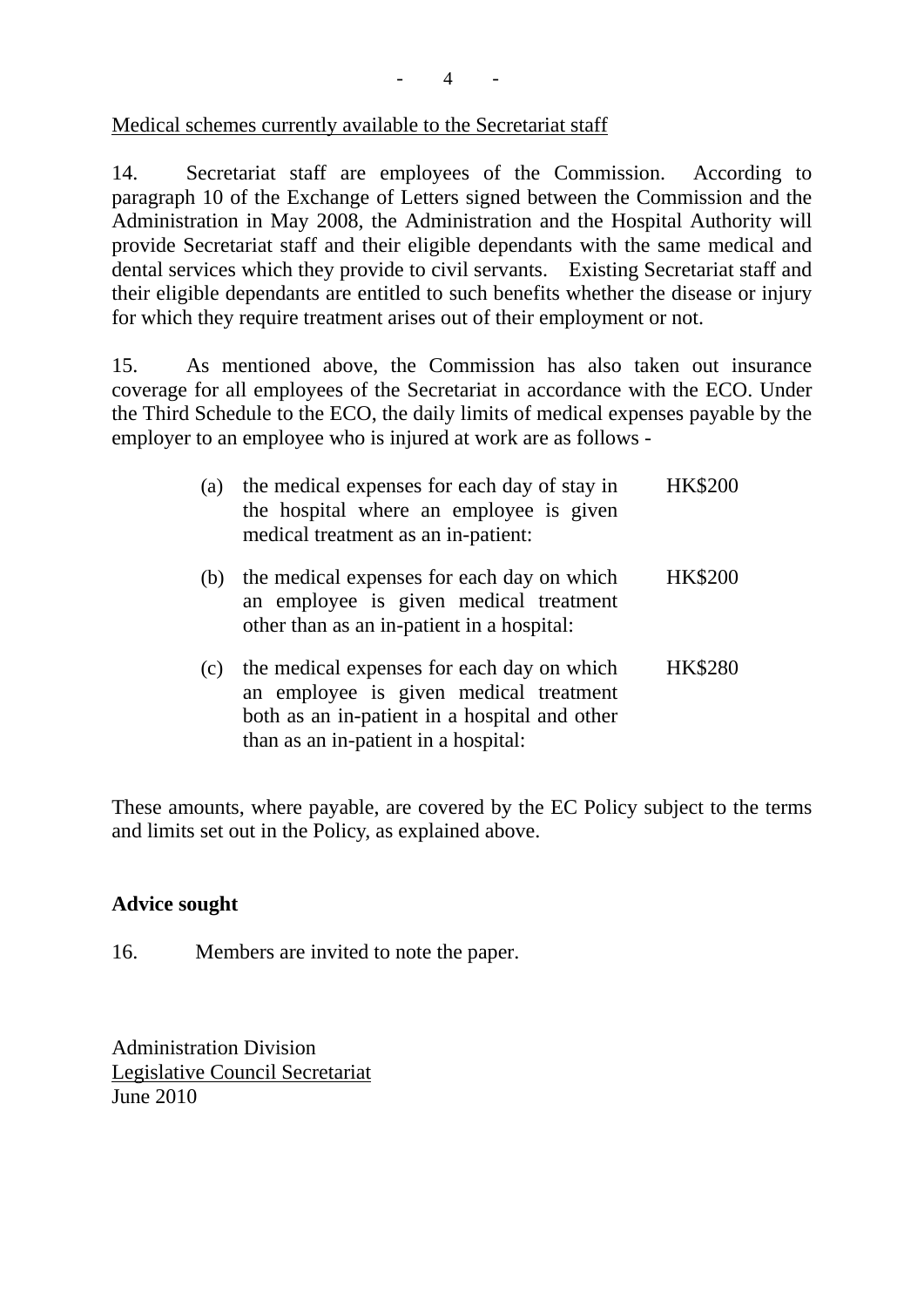## 核對表及指引 **Check List and Instructions**

# 規限獲准進入立法會大樓的人士及 其行爲的行政指令 (第382章,附屬法例A) **ADMINISTRATIVE INSTRUCTIONS FOR REGULATING ADMITTANCE AND CONDUCT OF PERSONS**  $(CAP. 382 sub. leg. A)$

如欲確定此乃本成文法則的最新核對表及指引,請參閱第1冊內的總核對表及指引第II部所載本成文法則的 核對表及指引的刊印期數,該刊印期數應與此頁右下角所示的刊印期數相同 To verify that this is the latest Check List and Instructions for this enactment, please refer to the issue number of Check List and Instructions for this enactment shown in Part II of the Master Check List and Instructions in Volume 1. Such issue number should be the same as the issue number shown at the lower right hand corner of this page.

如欲知悉本成文法則文本切合何時的法律情況,請參閱第1冊內的總核對表及指引第1部。 To determine how up to date the text of this enactment is, please see Part I of the Master Check List and Instructions in Volume 1.

| 移去頁數<br>Withdraw pages | 加插頁數<br>Insert pages | 目前應有頁數<br>You should now have pages | 刊印期數<br>Issue number |
|------------------------|----------------------|-------------------------------------|----------------------|
|                        |                      | $A1 - A4$                           | 26                   |
|                        |                      | A5 - A6                             |                      |

#### 制定史

Cap. 382A

本爲 1992 年第 227 號法律公告 -- 1993 年第 134 號法律公告, 1993 年第 448 號法律公告, 1994 年第 174 號法律公告,1995 年第 132 號法律公告,1996 年第(C)22 號法律公告(中文真確本),1999 年 第 91號法律公告, 2000年第 71號, 2002年第 23號

#### 尙未實施 一

鈕

#### **Enactment History**

Originally L.N. 227 of 1992 - L.N. 134 of 1993, L.N. 448 of 1993, L.N. 174 of 1994, L.N. 132 of 1995, L.N. (C) 22 of 1996 (Chinese authentic version), L.N. 91 of 1999, 71 of 2000, 23 of 2002

The following are not yet in operation  $-$ 

Nil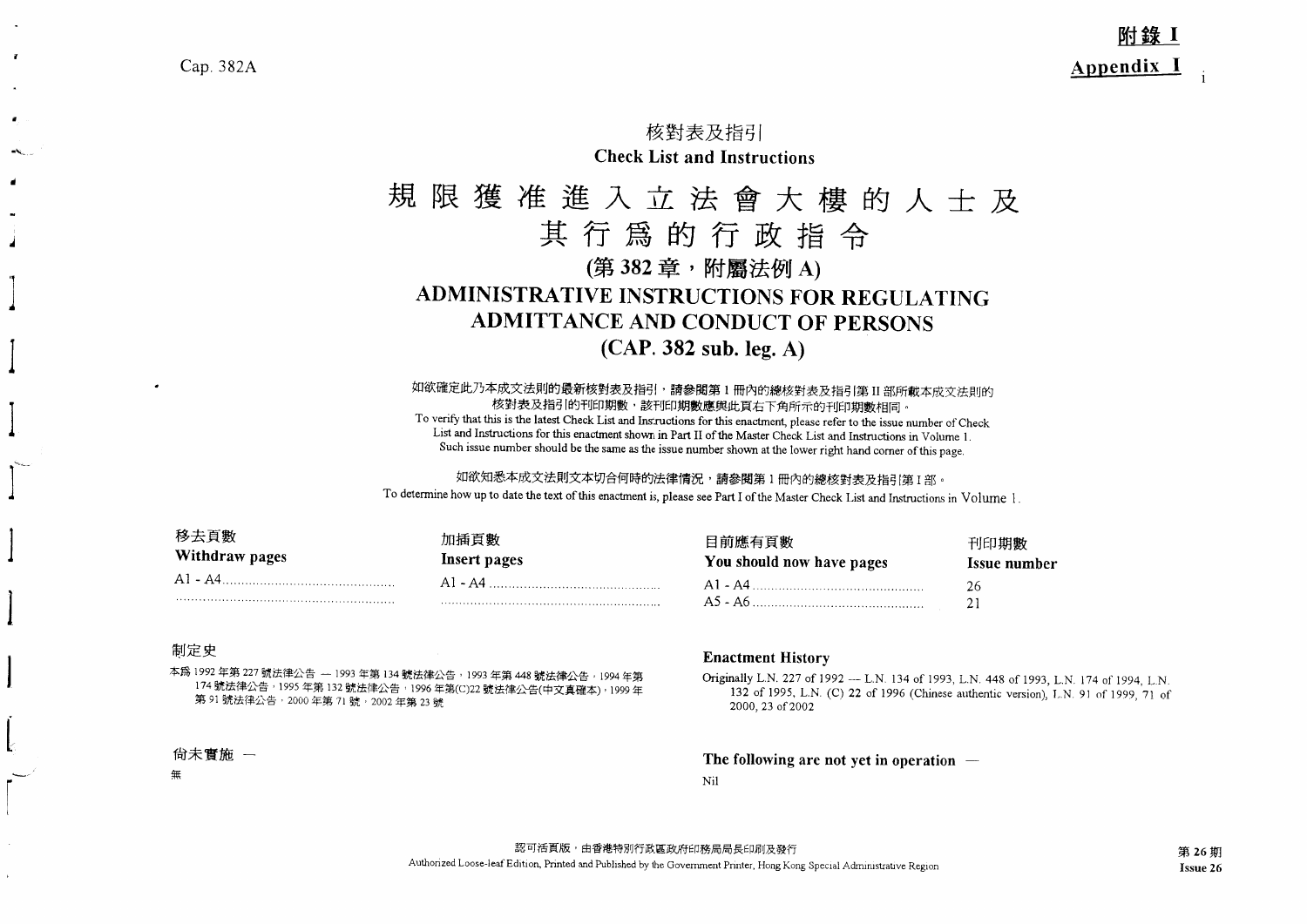規限獲准進入立法會大樓的人士及<br>其行為的行政指令 第 382章

|     |                             | [附屬法例]                                                         |
|-----|-----------------------------|----------------------------------------------------------------|
|     | 規限獲准進入立法會大樓的人士及<br>其行為的行政指令 | ADMINISTRATIVE INSTRUCTIONS I<br><b>ADMITTANCE AND CONDUCT</b> |
|     | 目錄                          | <b>CONTENTS</b>                                                |
| 條次  |                             | Section                                                        |
|     | 第1部                         | PART I                                                         |
|     | 導言                          | PRELIMINARY                                                    |
| 1.  | 釋義                          | Interpretation<br>1.                                           |
|     | 第II部                        | PART II                                                        |
|     | 進入                          | <b>ACCESS</b>                                                  |
| 2.  | 准許公眾人士進入公眾席                 | Members of the public to be admitted to public gall<br>2.      |
| 3.  | 訪客須領取和展示訪客證                 | 3.<br>Visitors to obtain and display pass                      |
| 4.  | 進入議員專用範圍的限制                 | Restriction on access to areas reserved for Members<br>4.      |
| 5.  | 進入主席套房的限制                   | 5.<br>Restriction on access to the President's suite           |
| 6.  | 進入立法會辦事處的限制                 | 6.<br>Restriction on access to offices of the Council          |
| 7.  | 進入一般辦事處的限制                  | 7.<br>Restriction on access to general offices                 |
| 8.  | 使用議員入口的限制                   | 8.<br>Restriction on use of Members' entrance                  |
| 9.  | 攜帶行李進入會議廳範圍的限制              | 9.<br>Restriction on carrying baggage into precincts           |
|     | 第 III 部                     | PART III                                                       |
|     | 行為                          | CONDUCT                                                        |
| 10. | 吸煙及進食的限制                    | 10.<br>Restriction on smoking and eating                       |
| 11. | 遵守秩序的規定                     | Requirement for orderly behaviour<br>11.                       |
| 12. | 在旁聽席上的行為                    | Conduct in galleries<br>12.                                    |
|     | 第 IV 部                      | PART IV                                                        |
|     | 提供予報界、電台及電視台的設施             | FACILITIES FOR THE PRESS, RADIO ANI                            |
| 13. | 使用記者席的限制                    | Restriction on use of press gallery<br>13.                     |
| 14. | 使用電台廣播室及電視室的限制              | Restriction on use of radio and television rooms<br>14.        |
| 15. | 拍攝的限制                       | Restriction on taking of photographs<br>15.                    |
|     | 第 V 部                       | PART V                                                         |
|     | 緊急情況                        | <b>EMERGENCIES</b>                                             |
| 16. | 從大樓疏散的措施                    | Evacuation of Building<br>16.                                  |
|     |                             |                                                                |

Administrative Instructions for Regulating<br>Admittance and Conduct of Persons **CAP. 382**  $A<sub>1</sub>$ 

## [Subsidiary]

### **FOR REGULATING** OF PERSONS

- leries
- $\mathbf{S}$

#### **D** Television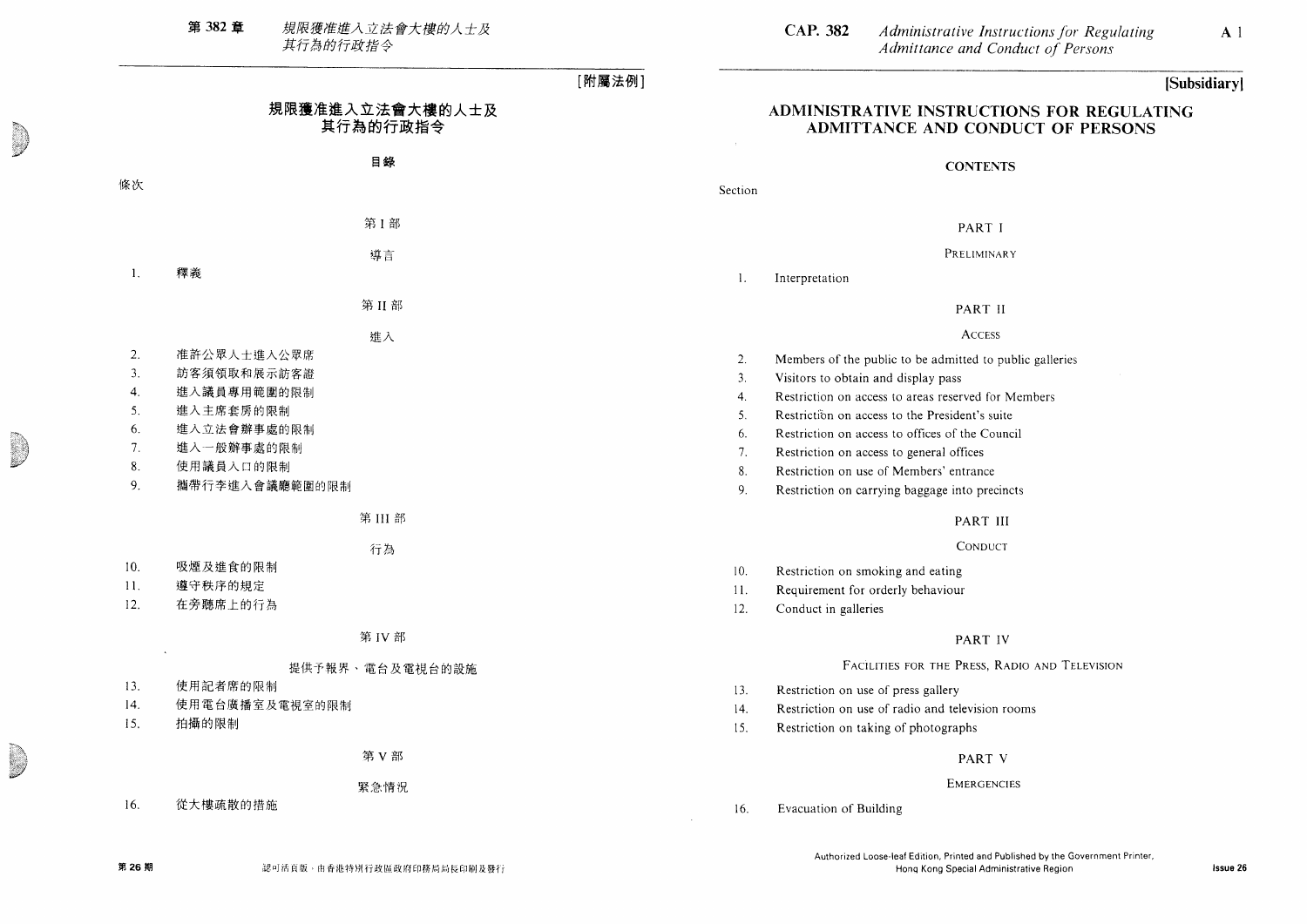規限獲准進入立法會大樓的人士及  $A<sub>2</sub>$ 第 382 音 其行為的行政指令

**CAP. 382** Administrative Instructions for Regulating Admittance and Conduct of Persons

### [Subsidiary]

## ADMINISTRATIVE INSTRUCTIONS FOR REGULATING ADMITTANCE AND CONDUCT OF PERSONS

 $(Cap. 382. section 8)$ 

These administrative instructions are issued by the President of the Legislative Council. Failure to comply with these instructions or any requirement made thereunder may render the offender liable to prosecution.

[10 July 1992]

Issue 26

#### PART I

#### PRELIMINARY

#### 1. Interpretation

In these instructions—

"Building" (大樓) means the Legislative Council Building;

"Chamber" (會議廳) means the Chamber in which the proceedings of the Council are conducted, and any galleries and places therein provided for members of the public and representatives of the press, radio and television, and includes any lobbies, offices or precincts used exclusively in connection with the proceedings of the Council:

"Clerk" (秘書) means the Clerk to the Legislative Council or any person acting as his deputy:  $(L.N. 174 of 1994)$ 

- "committee" ( $\overline{\Phi}$   $\oplus$   $\cong$  means-
	- (a) a standing or select committee or any other committee of the Council:
	- (b) a subcommittee of any committee referred to in paragraph  $(a)$ ;  $(L.N. 174 of 1994)$

"committee room" (委員會會議室) means any of the conference rooms on the first or second floor of the Building marked as such on the plan: (23 of  $2002 s. 126$ 

"Council" means the Legislative Council;

本行政指令由立法會主席發出。不遵從本指令或不遵從根據本指令所訂立的任何 規定者,可被檢控。

規限獲准進入立法會大樓的人士及

其行為的行政指今

(第382章第8條)

(2000年第71號第3條)

(2000年第71號第3條)

[附屬法例]

[1992年7月10日]

第I部

導言

#### 1. 釋義

在本指今中 --

"大樓"(Building)指立法會大樓; (2000年第71號第3條)

- "公眾席"(public gallery) 指在圖則上註明是公眾席的地方;
- "立法會人員" (officer of the Council) 指秘書或根據主席的命令在會議廳範圍內行事的 任何其他人員或人士,包括在會議廳範圍內當值的任何警務人員; (2000年第 71 號第3條)
- "立法會辦事處"(office of the Council)指秘書辦事處或任何其他立法會人員的 辦事處; (2000年第71號第3條)
- "主席"(President)指立法會主席或代理主席,包括正在主持立法會會議時的任何其他 立法會議員: (1993年第134號法律公告; 2000年第71號第3條)
- "委員會"(committee)指 --
	- (a) 立法會的任何常設委員會、專責委員會或其他委員會; (2000年第 71 號第3 條; 2002 年第23 號第126 條)
	- (b) (a) 段所提述的任何委員會的小組委員會; (1994年第174號法律公告)
- "委員會會議室"(committee room)指在大樓二樓或三樓,並在圖則上註明是會議室的 仟何會議室; (2002年第23號第126條)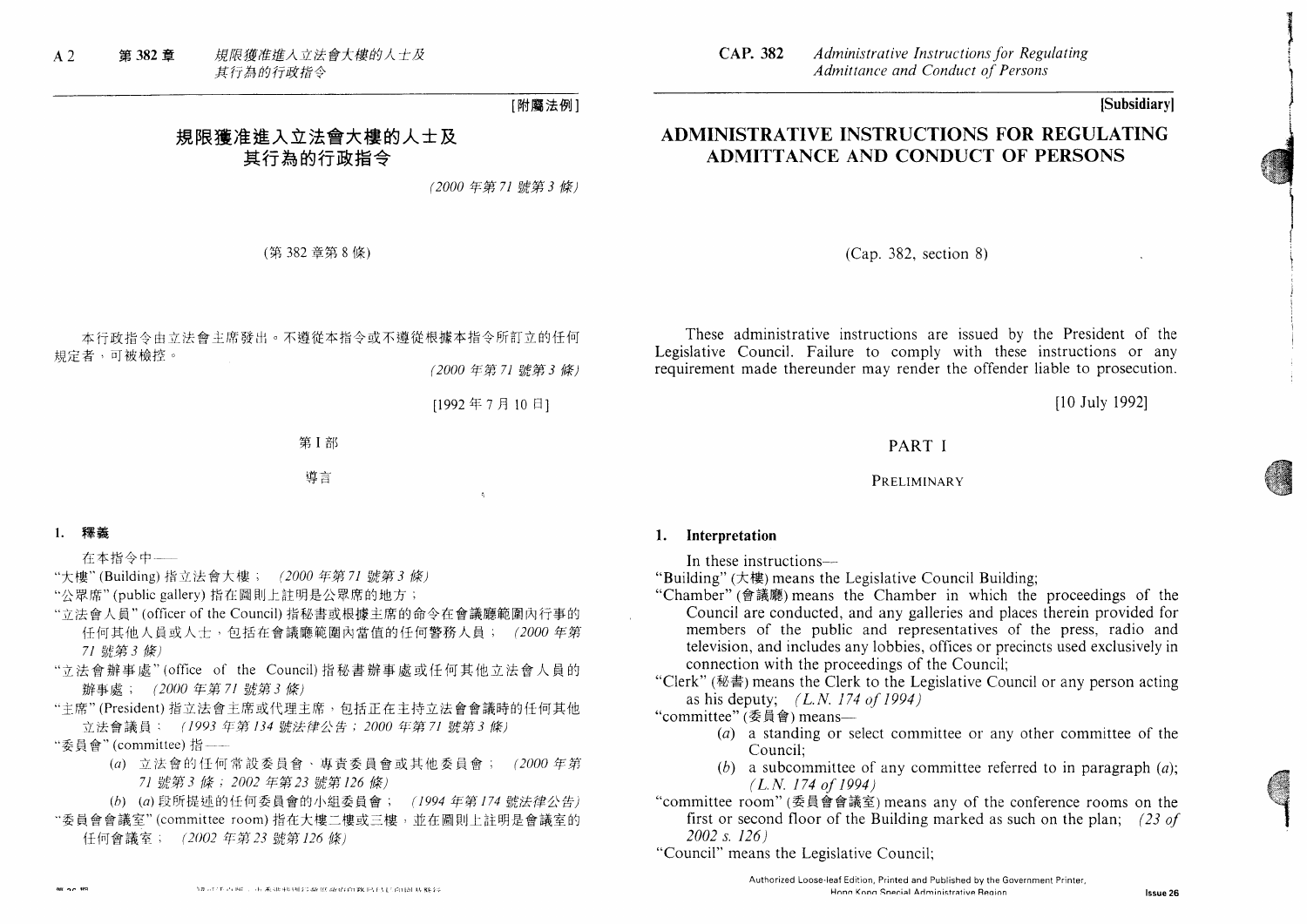### [Subsidiary]

 $A<sub>3</sub>$ 

### [附屬法例]

- "記者席"(press gallery) 指在圖則上註明是記者席的地方;
- "秘書"(Clerk) 指立法會秘書或任何以其代理身分行事的人; (1994年第174號法律 公告; 2000年第71號第3條)
- "會議廳"(Chamber)指供立法會進行會議程序的會議廳,以及其內為公眾人士與 報界、電台及電視台的代表而提供的任何旁聽席及地方,包括為與立法會之會議 程序有關的用途而專用的任何大堂、辦事處或範圍; (2000年第71號第3條)
- "會議廳範圍"(precincts of the Chamber)指會議廳及立法會辦事處及毗鄰的旁聽席, 以及供公眾人士與報界、電台及電視台的代表使用或用以容納他們的地方,而除 主席作出例外規定者外,在立法會或任何委員會舉行會議當日全部時間,此詞亦 包括在圖則上註明是會議廳範圍的地方; (1994年第174號法律公告; 2000年 第71 號第3條)
- "圖則"(plan) 指經秘書註明和簽署, 並存放於秘書辦事處的大樓圖則;
- "議員"(Member)指立法會議員。 (1993年第134號法律公告; 2000年第71號第3 條)

第II部

- 推入
- $2.$ 准許公眾人士進入公眾席

每當立法會或任何委員會在會議廳或委員會會議室舉行公開會議時,公眾人士可 獲准進入公眾席。

(2000年第71號第3條)

#### 3. 訪客須領取和展示訪客證

第26期

除列席立法會或任何委員會公開會議的訪客外,所有進入會議廳範圍的訪客均須 向立法會人員申領訪客證,並須於逗留在會議廳範圍內的時間一直予以展示。 (2000年第71號第3條)

- "Member" (議員) means a Member of the Legislative Council:  $(L.N. 134)$ of 1993)
- \\"office of the Council" (立法會辦事處) means the office of the Clerk or of any other officers of the Council; (71 of 2000 s. 3)
- "officer of the Council" (立法會人員) means the Clerk or any other officer or person acting within the precincts of the Chamber under the orders of the President, and includes any police officer on duty within the precincts of the Chamber; (71 of 2000 s. 3)
- "plan" (圖則) means the plan of the Building marked and signed by the Clerk and deposited in the office of the Clerk:
- O "precincts of the Chamber" (會議廳範圍) means the Chamber and offices of the Council and any adjacent galleries, and places provided for the use or accommodation of members of the public and representatives of the press, radio and television, and subject to any exceptions made by the President includes, during the whole of any day the Council or a committee is sitting, the area marked as such on the plan;  $(L.N. 174 of 1994)$
- "President" (主席) means the President of the Council or President's deputy, and includes any other Member of the Council when presiding at a sitting of the Council:  $(L.N. 134 of 1993)$
- "press gallery" (記者席) means a press gallery marked as such on the plan; "public gallery" ( $\triangle \mathbb{R}$   $\ddot{\mathbb{R}}$ ) means a public gallery marked as such on the plan.

#### PART II

#### **ACCESS**

#### Members of the public to be admitted  $2.$ to public galleries

Members of the public may be admitted to a public gallery whenever the Council or a committee is sitting in public in the Chamber or in a committee room.

#### 3. Visitors to obtain and display pass

Visitors to the precincts of the Chamber, other than those attending public sittings of the Council or a committee, shall apply to an officer of the Council for a pass, and shall display the pass at all times when within the precincts of the Chamber.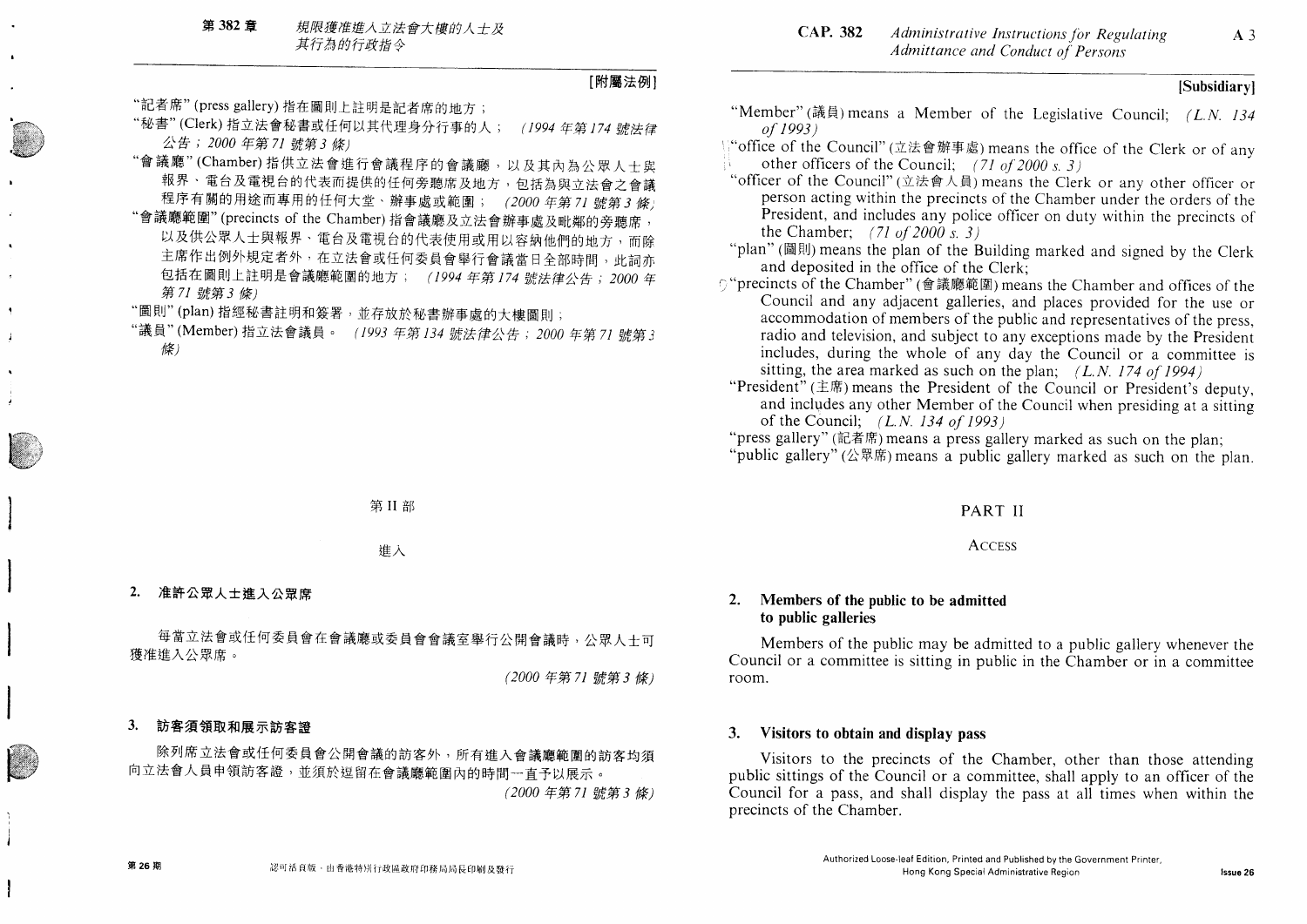#### [Subsidiary]

## 4. Restriction on access to areas reserved for Members

(1) No person other than a Member or an officer of the Council shall enter the antechamber marked as such on the plan or any committee room without the permission of the President.

(2) No person other than a Member or an officer of the Council shall enter any of the Members' rooms, or the Members' social and dining area, marked as such on the plan, without the permission of a Member or the Clerk.  $(L.N. 132 of 1995)$ 

### 5. Restriction on access to the President's suite

No person shall enter the President's suite without the permission of the President or the Clerk.

### 6. Restriction on access to offices of the Council

No person other than a Member or an officer of the Council shall enter any office of the Council without the permission of an officer of the Council or a Member or the President.

### 7. Restriction on access to general offices

No person other than a Member or an officer of the Council shall enter any general office marked as such on the plan without the permission of a Member or an authorized member of the staff of such office.

#### 8. Restriction on use of Members' entrance

When the Council or a committee is sitting no person shall enter or leave the Building by the Members' entrance on Jackson Road or use the adjacent lift except the President, a Member, the Clerk, the Counsel to the Legislature or any person authorized by one of those persons.

## 9. Restriction on carrying baggage into precincts

(1) No person other than a Member or an officer of the Council or a person authorized by a Member or an officer of the Council shall carry any item of baggage other than a handbag or similar item into the precincts of the Chamber, but representatives of the press, radio and television may carry tape recorders and cameras.

(2) Any person to whom subsection (1) applies who is carrying a handbag or similar item into or within the precincts of the Chamber shall, if so requested by an officer of the Council, permit such officer to search such handbag or similar item.

進入主席套房的限制  $5<sub>1</sub>$ 

谁入議員專用範圍的限制

廳的地方或任何委員會會議室。

明是議員室或議員社交宴會範圍的地方。

任何人未經主席或秘書准許,不得進入主席套房。

#### 谁入立法會辦事處的限制 6.

除議員或立法會人員外,任何人未經立法會人員、議員或主席准許,不得進入立 法會的任何辦事處。

(1) 除議員或立法會人員外,任何人未經主席准許,不得進入在圖則上註明是前

(2) 除議員或立法會人員外,任何人未經議員或秘書准許,不得進入在圖則上註

(2000年第71號第3條)

[附屬法例]

#### 谁入一般辦事處的限制  $7<sub>1</sub>$

除議員或立法會人員外,任何人未經議員或一般辦事處的獲授權職員准許,不得 進入在圖則上註明是一般辦事處的地方。

(2000年第71號第3條)

#### 使用議員入口的限制  $\mathbf{R}$

立法會或委員會舉行會議時,除主席、議員、秘書、立法機關法律顧問或獲上述 任何人士許可的人外,任何人不得使用位於昃臣道的議員入口進出大樓,亦不得使用 毗鄰該入口的升降機。

(2000年第71號第3條; 2002年第23號第126條)

فمستدعاء والمحادث والمناد

(1995年第132 號法律公告; 2000 年第71 號第3 條)

#### 攜帶行李進入會議廳範圍的限制 9.

(1) 除議員或立法會人員,或獲議員或立法會人員許可的人外,任何人不得攜帶 行李進入會議廳範圍,但手袋或類似物品除外,而報界、電台及電視台的代表則可攜 帶錄音機及攝影機。

(2) 第(1)款所適用的人,如在進入會議廳範圍時或在內逗留時,攜帶手袋或類 似物品,則在立法會人員要求下,須准許該人員搜查該手袋或類似物品。

(2000年第71號第3條)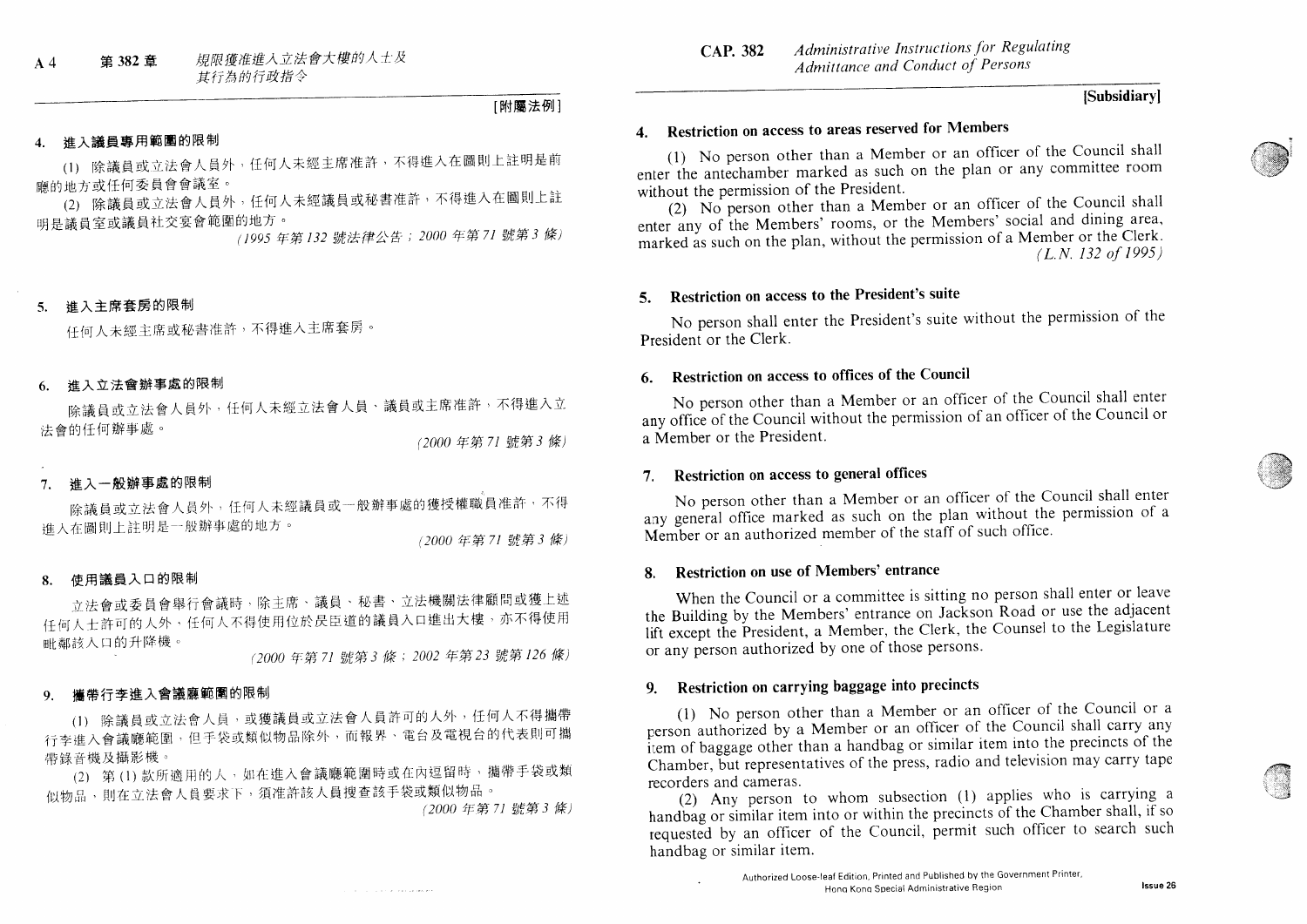#### 第 382 章 規限獲准進入立法會大樓的人十及 其行為的行政指令

[附屬法例]

第III部

行為

#### 10. 吸煙及進食的限制

(第1回)

- (1) 任何人不得在大樓內吸煙。 (1999年第91號法律公告)
- (2) (由1999年第91號法律公告廢除)
- (3) 任何人不得 ---
	- (a) 於立法會或任何委員會舉行會議時在會議廳內進食;或 (2000年第 71 號第3 條)
	- (b) 於任何委員會或小組委員會開會時,在委員會會議室內進食,但如該委 員會的主席准許則除外。

(1993年第448號法律公告)

#### 11. 遵守秩序的規定

進入會議廳範圍或在內逗留的人均須導守秩序,並須遵從立法會人員為維持秩序 而發出的任何指示。

(2000年第71號第3條)

#### 12. 在旁聽席上的行為

- (1) 在記者席或公眾席上,任何人不得展示任何標誌、標語或橫幅。
- (2) 在記者席或公眾席上,任何人不得展示在任何衣物上的標誌或標語。

(3) 任何人展示標誌、標語或構幅,或展示在任何衣物上的標誌或標語,或立法 會人員認為該人會展示標誌、標語或橫幅,或會展示在衣物上的標誌或標語,又或會 作出其他不檢的行為,立法會人員可拒絕讓他進入記者席或公眾席。 (2000年第 71 號第3條)

(4) 立法會人員可暫時保管獲准進入記者席或公眾席的人所交出的任何物品。 (2000年第71號第3條)

#### [Subsidiary]

 $A<sub>5</sub>$ 

PART III

CONDUCT

#### 10. Restriction on smoking and eating

- (1) No person shall smoke in the Building.  $(L.N. 91 of 1999)$
- $(2)$  (Repealed L.N. 91 of 1999)
- $(3)$  No person shall eat-
	- (a) inside the Chamber while the Council or a committee is sitting.  $\alpha$ r
	- $(b)$  in a committee room while a committee or subcommittee is in session, unless the chairman permits eating to take place.

 $(L, N, 448 \text{ of } 1993)$ 

#### 11. Requirement for orderly behaviour

Persons entering or within the precincts of the Chamber shall behave in an orderly manner and comply with any direction given by any officer of the Council for the purpose of keeping order.

#### 12. Conduct in galleries

(1) No person shall, in a press or public gallery, display any sign, message or banner.

(2) No person shall, in a press or public gallery, display any sign or message on any item of clothing.

 $(3)$  An officer of the Council may refuse admission to a press or public gallery to any person displaying any sign, message or banner, or to any person displaying any sign or message on any item of clothing, or to any person who, in the opinion of an officer of the Council, may so display any sign, message or banner, may so display any sign or message on any item of clothing or may otherwise behave in a disorderly manner.

(4) An officer of the Council may take into his temporary custody any item surrendered by any person admitted to a press or public gallery.

第21期

Issue 21